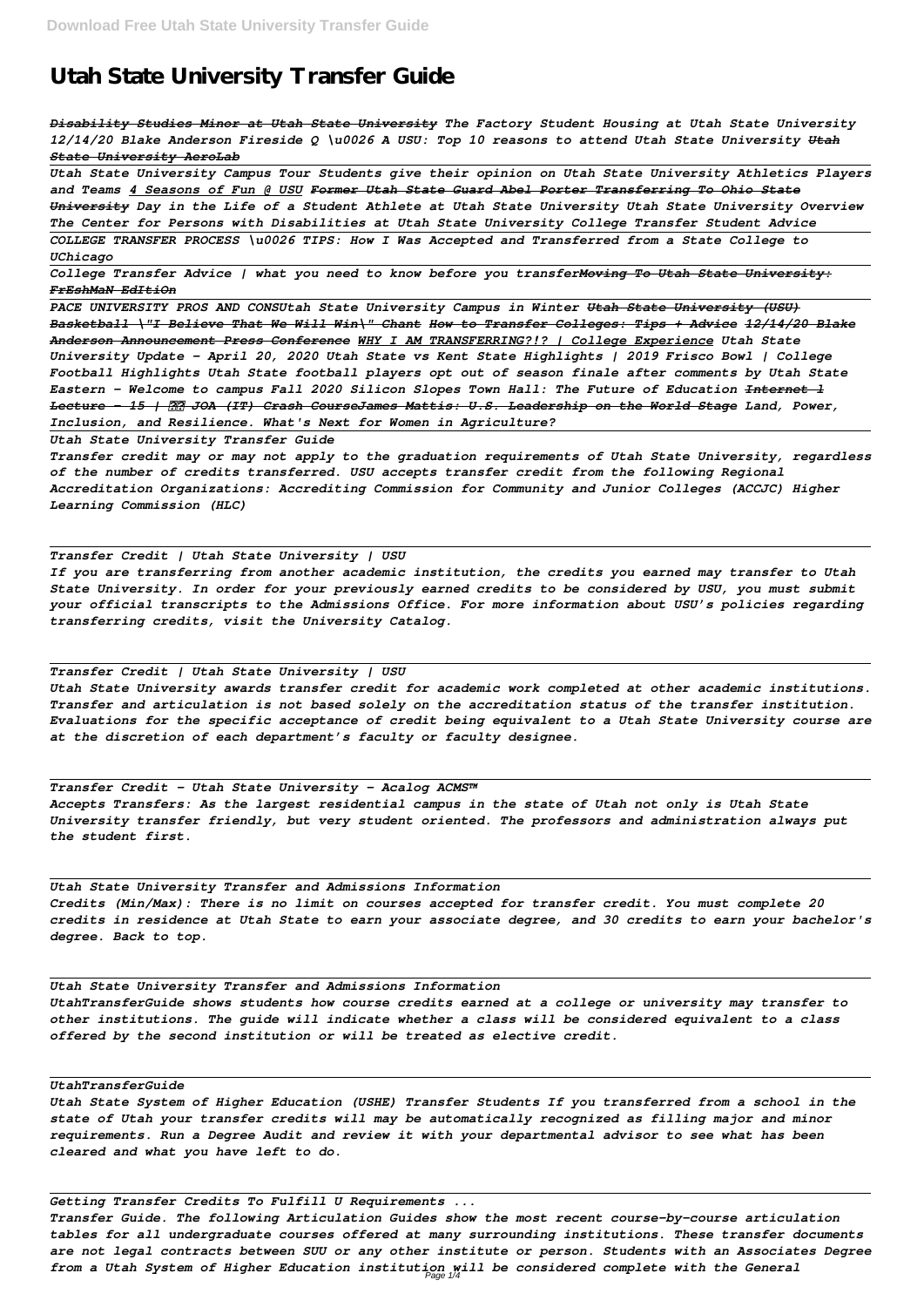*Education requirements.*

*Transfer Guide | SUU - Southern Utah University Applicants are expected to have a transferable GPA of 2.6 or higher with 30 completed semester hours, or 2.35 or higher with a completed Associates of Arts or Associates of Science degree. Transferable GPA does not include remedial courses, credit received from non-regionally accredited institutions, and credit awarded by exam (AP, IB, CLEP, FLATS, etc.).*

*Transfer Students | Admissions - University of Utah*

*Emailed directly from the college/university to etranscriptr@uvu.edu using a secure transcript exchange company or certified PDF document. Mailed directly from the college/university in a sealed envelope to: Utah Valley University Registrar's Office, MS 213 800 West University Parkway Orem, UT 84058-6703*

#### *Transfer | Utah Valley University*

*To find out how your course (s) will transfer to WSU: Enter the Transfer Guide and search for your institution. Search by transfer subject. Scroll down to find your course. The WSU equivalent will be listed to the right of the course. If you see a number followed by three Xs (i.e. 1XXX) for the WSU ...*

### *Transfer Guide - Weber State University*

*When preparing to transfer to the University of Utah from an in-state school--or otherwise designated campus--the following institutions have readily transferable credits. Readily transferable credits help streamline the process and does not require a student to petition to transfer credits to count toward their major.*

#### *In-State Transfer Credits - The University of Utah*

*Students can satisfy no more than 50% of the Eccles School's Upper Division Core with transfer coursework. Students can satisfy no more than two of their major's requirements with transfer coursework. MATH 1100, OIS 3440, and Global Perspectives equivalencies do not count towards this limit of two.*

*Transfer Courses | Undergraduate Advising Resources Why the Transfer Guide works Courses are evaluated based on course content and applicable to all ASU majors Hundreds of thousands of courses evaluated for transfer to ASU MyPath2ASU™ allows you to automatically build a pathway that pairs transfer courses to most ASU majors*

*Transfer to ASU | Transfer Guide - Arizona State University TransferUtah.org shows students how course credits earned at one college may transfer to other Utah institutions. The guide describes whether the class will be considered equivalent to a class offered by the second institution or will be treated as elective credit.*

*Transfer Schools | SLCC*

*For transfer students with less than an associate degree, AP credit posted to another institution's transcript is reevaluated based on USU's standard. If, prior to (or after) taking an AP examination, a student receives credit for any coursework equivalent to the subject matter of an AP examination, the number of credits earned for the course will be deducted from the credits awarded for the examination.*

*Ogden, Utah 84408 1-801-626-6000 Contact Us. Popular. Majors, Minors & Programs; Admissions; Bookstore; Stewart Library*

*Transfer Guide - Weber State University*

*Transfer Application Requirements Official Transcripts: UVU requires official transcripts of all previous college and high school work or, if applicable, GED or other certification of high school completion.*

*Disability Studies Minor at Utah State University The Factory Student Housing at Utah State University 12/14/20 Blake Anderson Fireside Q \u0026 A USU: Top 10 reasons to attend Utah State University Utah State University AeroLab*

*Utah State University Campus Tour Students give their opinion on Utah State University Athletics Players and Teams 4 Seasons of Fun @ USU Former Utah State Guard Abel Porter Transferring To Ohio State University Day in the Life of a Student Athlete at Utah State University Utah State University Overview* Page 2/4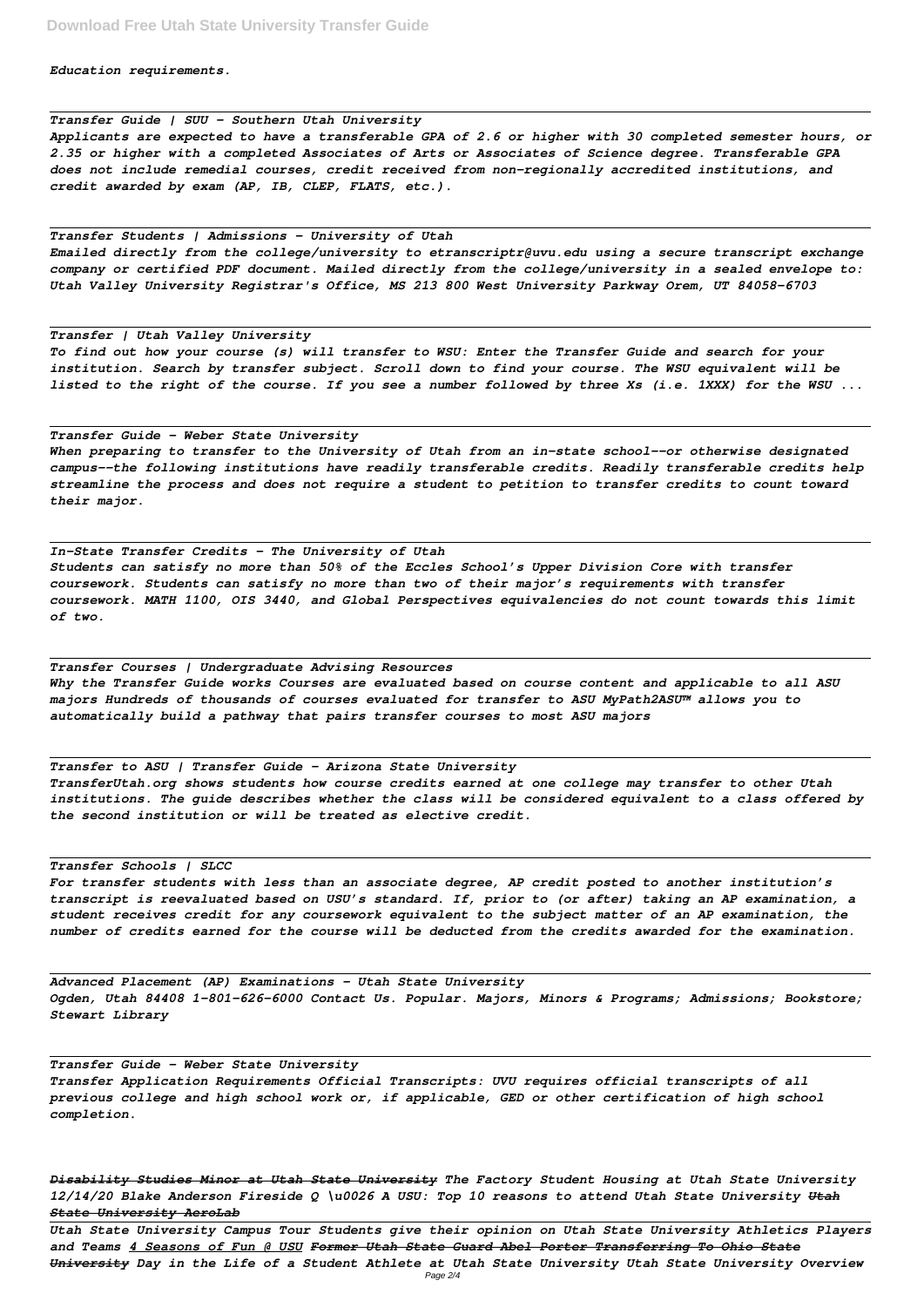*The Center for Persons with Disabilities at Utah State University College Transfer Student Advice COLLEGE TRANSFER PROCESS \u0026 TIPS: How I Was Accepted and Transferred from a State College to UChicago*

*College Transfer Advice | what you need to know before you transferMoving To Utah State University: FrEshMaN EdItiOn*

*PACE UNIVERSITY PROS AND CONSUtah State University Campus in Winter Utah State University (USU) Basketball \"I Believe That We Will Win\" Chant How to Transfer Colleges: Tips + Advice 12/14/20 Blake Anderson Announcement Press Conference WHY I AM TRANSFERRING?!? | College Experience Utah State University Update - April 20, 2020 Utah State vs Kent State Highlights | 2019 Frisco Bowl | College Football Highlights Utah State football players opt out of season finale after comments by Utah State Eastern - Welcome to campus Fall 2020 Silicon Slopes Town Hall: The Future of Education Internet l Lecture - 15 | JOA (IT) Crash CourseJames Mattis: U.S. Leadership on the World Stage Land, Power, Inclusion, and Resilience. What's Next for Women in Agriculture?*

*Utah State University Transfer Guide*

*Transfer credit may or may not apply to the graduation requirements of Utah State University, regardless of the number of credits transferred. USU accepts transfer credit from the following Regional Accreditation Organizations: Accrediting Commission for Community and Junior Colleges (ACCJC) Higher Learning Commission (HLC)*

*Transfer Credit | Utah State University | USU If you are transferring from another academic institution, the credits you earned may transfer to Utah State University. In order for your previously earned credits to be considered by USU, you must submit your official transcripts to the Admissions Office. For more information about USU's policies regarding transferring credits, visit the University Catalog.*

#### *Transfer Credit | Utah State University | USU*

*Utah State University awards transfer credit for academic work completed at other academic institutions. Transfer and articulation is not based solely on the accreditation status of the transfer institution. Evaluations for the specific acceptance of credit being equivalent to a Utah State University course are at the discretion of each department's faculty or faculty designee.*

*Transfer Credit - Utah State University - Acalog ACMS™ Accepts Transfers: As the largest residential campus in the state of Utah not only is Utah State University transfer friendly, but very student oriented. The professors and administration always put the student first.*

*Utah State University Transfer and Admissions Information Credits (Min/Max): There is no limit on courses accepted for transfer credit. You must complete 20 credits in residence at Utah State to earn your associate degree, and 30 credits to earn your bachelor's degree. Back to top.*

*Utah State University Transfer and Admissions Information UtahTransferGuide shows students how course credits earned at a college or university may transfer to other institutions. The guide will indicate whether a class will be considered equivalent to a class offered by the second institution or will be treated as elective credit.*

*UtahTransferGuide*

*Utah State System of Higher Education (USHE) Transfer Students If you transferred from a school in the state of Utah your transfer credits will may be automatically recognized as filling major and minor requirements. Run a Degree Audit and review it with your departmental advisor to see what has been cleared and what you have left to do.*

*Getting Transfer Credits To Fulfill U Requirements ...*

*Transfer Guide. The following Articulation Guides show the most recent course-by-course articulation tables for all undergraduate courses offered at many surrounding institutions. These transfer documents are not legal contracts between SUU or any other institute or person. Students with an Associates Degree from a Utah System of Higher Education institution will be considered complete with the General Education requirements.*

*Transfer Guide | SUU - Southern Utah University Applicants are expected to have a transferable GPA of 2.6 or higher with 30 completed semester hours, or 2.35 or higher with a completed Associates of Arts or Associates of Science degree. Transferable GPA does not include remedial courses, credit received from non-regionally accredited institutions, and credit awarded by exam (AP, IB, CLEP, FLATS, etc.).*